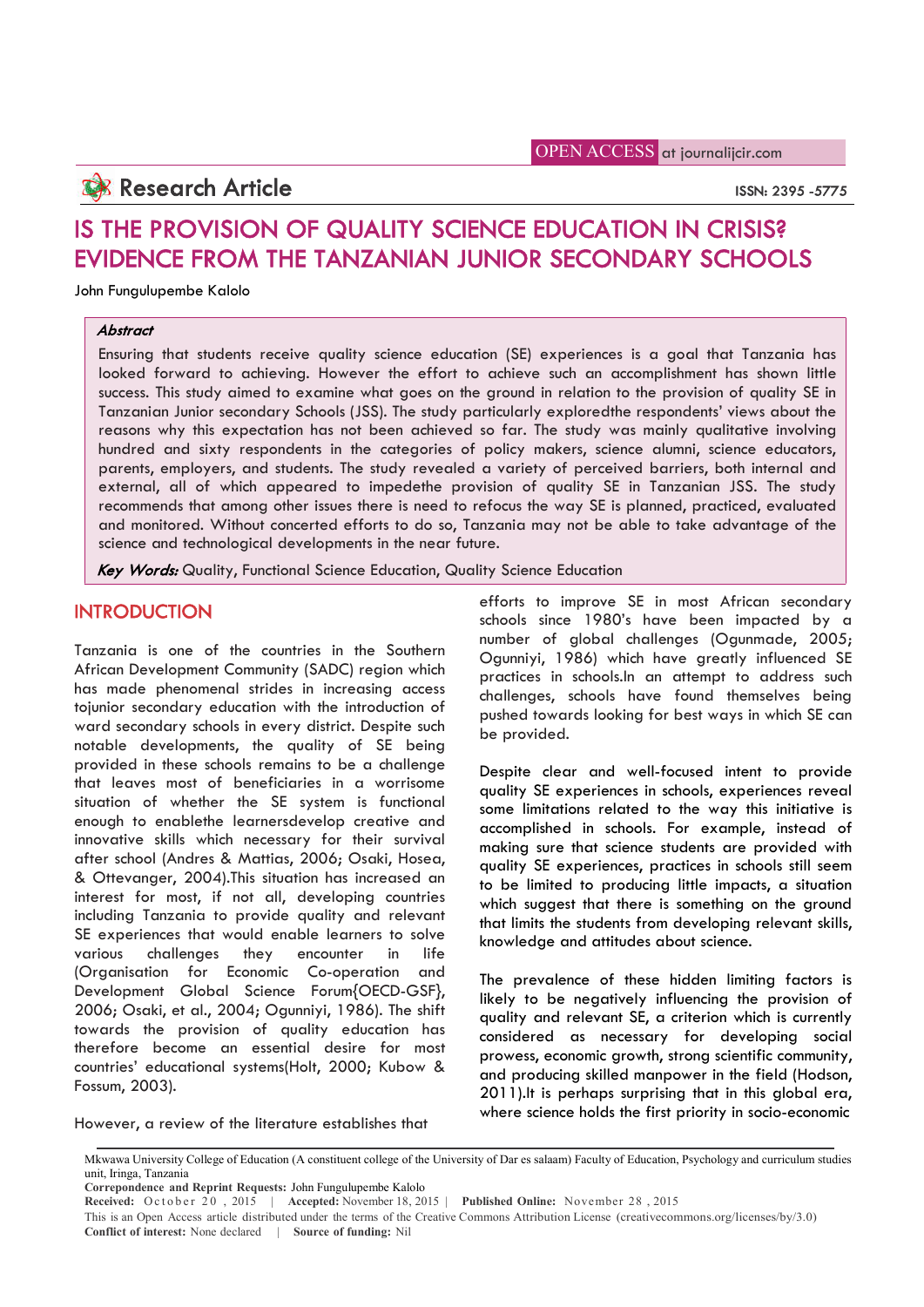development, Tanzania still, has not shown a substantial progress in making sure that students receive quality SE experiences in JSS (Kalolo, 2015). This study is set out to explore the issues influencing the successful provision quality SE in Tanzanian JSS. The paper particularly focuses at answering three major questions, including: What is going on that the expectation to provide quality science education is insubstantiallyachieved? Are there any factors behind such a situation? And how can this situation bestbe addressed?

The paper is built on a desire to have a SE system that is able to provide necessary science skills among learners and ultimately help them to develop interest of embracing SE as their future career.

# METHODS AND PROCEDURES

This study was mainly an exploratory study that was framed to find out whether quality SE was being provided in JSS as intended. In particular the study sought to uncover the experiences and barriers towards provision of quality SE. The study involved diverse categories of respondents to gain collective opinions about issues on the ground that influence the provision of functional SE in schools. Such categories of respondents included the following:

- 1. The policy makers Two members from each of the following: The Ministry of Science and Technology, School Inspectorate Department (SI), Tanzanian Education Authority (TEA), National Examination Council of Tanzania (NECTA) and Tanzania Institute of Education (TIE); altogether adding up to a total of 10respondents.
- 2. The educators and school managers 4 science teachers and one head of school from each school among ten sampled schools, which altogether adds up to a total of 50 respondents.
- 3. The society  $-20$  selected parents from school boards, 2 parents from each school; 50 students, 5 students from each school; and 20 science alumni, 2 science alumni identified by each school.
- 4. The Association of Tanzania Employers (ATE)-5 private school ownersand 5 owners of small science related industries.

The study was mainly qualitative,focused at identifying issues influencing the provision of quality SE in Tanzania.The data was collected through questionnaire, interviews (for adult respondents), focus group discussion for students and the review of government documents. The choice of the respondents was based on the vital information each category of respondents had with respect to the provision of quality SE experiences. The data was analysed thematically. The findings in this paper are not presented separately but rather merged with a discussion and the literature.

## FINDINGS AND DISCUSSION

Most of selected respondents actively participated in the interview and open ended questionnaire around two major questions: What is going on that the expectation to provide quality science education is poorly achieved? How can the situation be best addressed? Most respondents identified that, the barriers towards quality SE are many, context specific, and that the barriers emanate from multiple sources. The findings from different data sources were merged to form subthemes (which in this paper are identified as challenges towards provision of quality SE) as presented in the subsections that follow.

#### Resource related challenge

The findings from this research revealed that schools faced three major resource related challenges including: lack of learning support facilities (such as science labs, computer labs and libraries);learning support resources (such as textual, visual and audiovisual materials); andthe support learning services (such as counselling and guidance units) in schools a situation which is described by respondents as having an impact on achieving the goal of providing quality SE in schools. One teacher said that "even whensuch facilities and services were present, they were usually not fully equipped with both material and responsible". Most respondents were in agreementthat there was a huge gap between required and available learning support services and facilities in Tanzanian JSS, a situation which was described as impeding efforts to provide quality SE in schools. The respondents felt that adequate and modern learning support services were necessary for students to develop study skills, as well as important for those students who wanted to enhance their academic experience in science to meet their educational goals for science careers.

On the other hand the respondents of this studyidentified five major issues regarding quality learning resources. These were insufficiency, irrelevance, context irresponsiveness, inaccessibility, and obsolescence of resources. While context irresponsiveness, obsolescence and irrelevance of learning resources were identified as being a failure of the responsible departments to keep up to date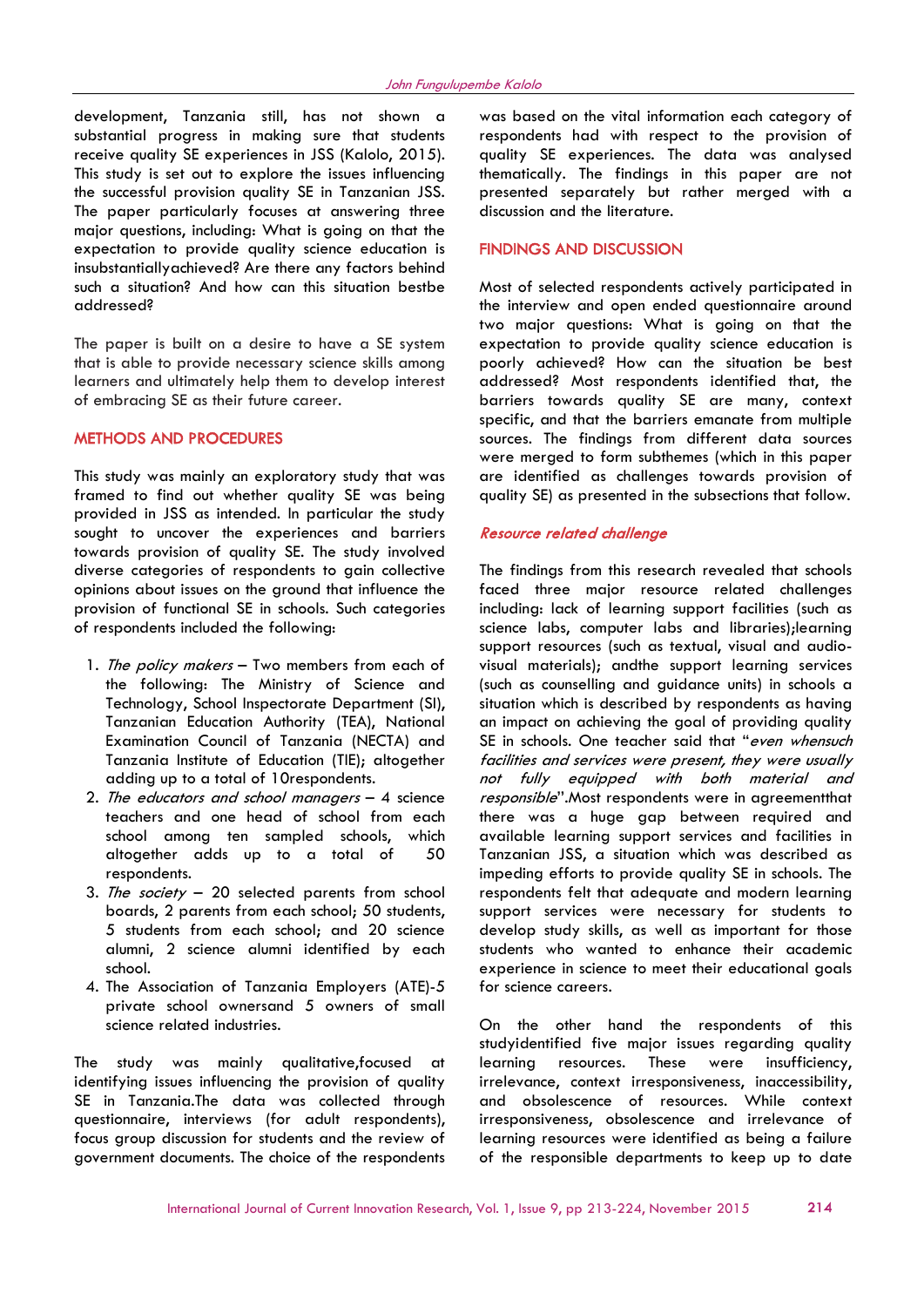inventories, the problems of insufficiency and inaccessibility of resources were related to the failure of responsible departments to provide a variety of ways of learning science.

In light of the existing learning resource predicaments, Hamilton, Mahera, Mateng'e and Machumu, (2010)suggest that there is a need to incorporate a number of alternative pathways by which SE can be learnt into school curricula. These could include the use of other learning facilities in providing contextual learning experiences outside the classroom, and/or making use of the human and physical resources available in the local environment. This alternative pathway towards learning is also likely to solve the challenge of resource inadequacy.

# Curricula relevancy

Evidence from the current Tanzanian science school curriculum materials (such as syllabi, schedules, exams, marking systems, and textbooks) showed that there was a high level of content abstraction, a situation which was felt by respondents as contributing to learners inability to connect curriculum materials to their daily experiences and lives. One teacher said that "most of the curricular materials in this were characterised by textbook-driven knowledge and inadequate SE programmes, experiences which contribute to learners' inability to actively participate in learning. Most of teachers also felt that the science syllabi were overloaded with too many topics per grade level, a situation identified as hampering student understanding and skill development in science.

It was consistently noticed among most respondents, except students and parents, that the science curricula materials had a number of problems including:

- 1. The failure to provide JSS students with knowledge, skills and competencies that would be useful to them when they leave school; consequently the SE being taught in schools was not useful in their daily life, and many students did not achieve sufficient understanding of it to be able to contribute to scientific debates;
- 2. Too much emphasis on theoretical aspects of science and not enough examples of applications of science to students' life. This situation contributes to a high level of content abstraction, content overload, and the failure of science being easily connected to the learners' daily lives;
- 3. Absence of opportunities to nurture students' abilities, including investigative, problem solving, and critical thinking skills. Consequently students were failing to develop self-driven creativity, curiosity, and success in learning;
- 4. Irrelevance of curricular materials such as science textbooks whose contents are usually adopted from foreign science textbooks with no emphasis on local science related contextual or environmental problems;
- 5. Cultural and context irresponsive of the science curricula whereby the structure and its focus do not reflecting the: demands of diverse abilities of the Tanzanian learners; learners' needs and daily experiences; and the needs requirements of the twenty first century which is governed by knowledge-based economy;
- 6. Poor implementation of the competence-based curriculum whereby although competence based syllabi was endorsed for use in schools as an outcome of the current curricula review, Tanzania still uses the content-based syllabi which still contain topics instead of tasks defined by competence descriptors and indicators;
- 7. Limited avenue for the majority of SE stakeholders to have their voices, needs and expectations addressed in the curriculum;
- 8. Mismatching between the three types of science curricula exemplified by disconnectedness between intended, implemented and attained curriculum.

The science curriculum was also said to be confronted by the challenge of a knowledge explosion in scientific fields. This belief was evident from both the respondents' voices and the documents analysed. For example, in the JSS science syllabi, students were exposed to around ten compulsory and five optional subjects per grade level. This resulted in the exposure of learners to too many subjects per grade level, a situation suggested as having influence on students' understanding and knowledge development.

According to Dillon and Redfors (2014), and Hodson (2011)the presence of quality and relevant curriculum strongly creates the chances for good educational achievement and educational gains. Despite the clear intentions of the Tanzanian government to have a more relevant and useful curriculum as stated in the reports by Ministry of Education and vocational Training {MoEVT} (2008) and United Republic of Tanzania {URT}, (2010); the findings have revealed that the science curricula is in crisis. This situation creates a need for a curriculum that would be: able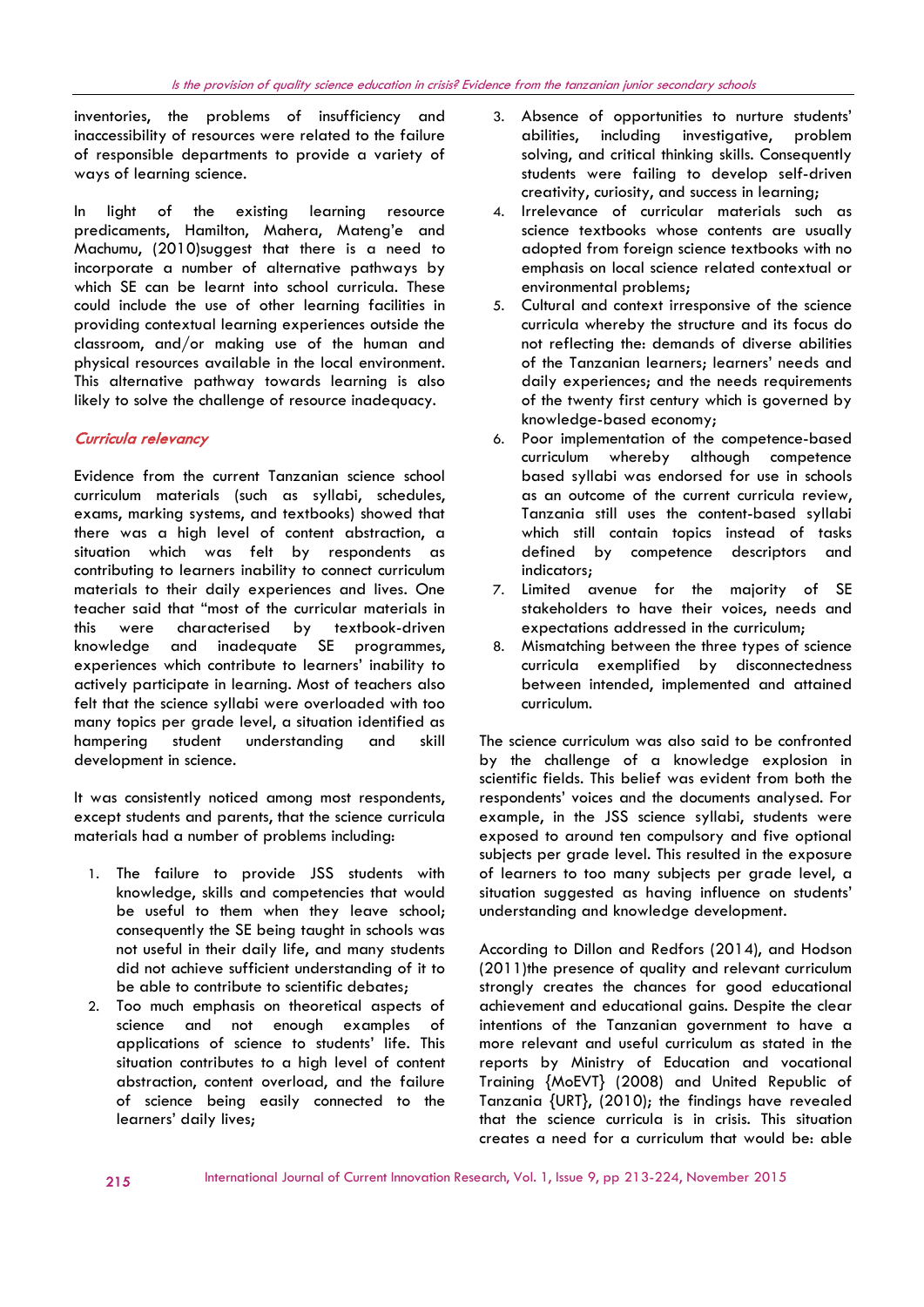to connect classrooms experience to learners daily life; useful for the present and future life of a learner; enables learners to become responsible citizens; equipped to match the needs and daily experiences of the learner; and that presents a full range of career options that learners can pursue in the future.

## Teachers related challenge

Improving teacher recruitment, development, and retention processes in education was another important factor that the respondents cited as essential area to ensuring a strong teacher workforce. However, respondents identified that this was constrained by a persistent shortage of welltrained, qualified, career-committed science teachers. The reasons for such a shortage were identified by the majority of respondents as including:

- 1. Poor working environment of science teachers amplified by low teacher salaries. This situation which led to most teachers taking up a secondary employment to make ends meet.The respondents identified that Tanzania was experiencing losses of a significant number of qualified science teachers due to more favourable employment conditions in countries such as Botswana and Namibia, where teachers are better paid and able to expect a better life. Respondents also noted rates of infection of HIV/AIDS, which has been wiping out the new generation in the education sector, including SE teachers;
- 2.Low grades for recruiting the prospective teachers. The reviewed documents also revealed a situation whereby individuals who had failed in secondary schools or did not meet the minimum entry qualifications to tertiary education were accepted as candidates to train as science teachers (Ministry of Education and Culture {MOEC}, 2000; 2009; URT, 2001a). Most respondents felt that low grade for recruitment of prospective teachers was compromising the quality of teachers produced and authenticity of their qualifications because most of them did not have requisite knowledge about the subject matter.
- 3. Inadequate time for teacher training in both diploma and degree qualification in teaching. This situation was described by the respondents as not only affecting the competence of the teachers produced but also leads to a failure to recruit and retain high calibre science teachers.
- 4.Absence of teacher development programmes for both pre and in-service science teachers.

Most respondents believed that there was inadequate teacher professional development programmes in which teachers could attend seminars, conferences and workshops during vacations so as to update their knowledge. This situation was described by respondents as leading to limited knowledge of new pedagogical developments in science among teachers;

- 5. Poor teacher retention strategies for both pre and in-service science teachers. A lack of motivation, incentives, and adequate salaries among science has led to the loss of a lot of teachers, who opted to move into other, more lucrative professions. Teachers and science alumni in particular, argued the need to develop effective teacher retention strategies a qualified and competent science workforce so as to solve the science professional shortage, especially in areas where they were of high demand.
- 6. Turning the teaching profession into an allcomers' occupation. Respondents identified this situation as negatively impacting the moral behaviour in teaching, the respect accorded to teaching and the quality of the teaching workforce.
- 7. Poor relationship between the Government and teachers. Teachers felt that the Tanzanian Teachers' Union did not have a good partnership with the Ministry of Education and Vocation Training. It was evident from science alumni and parents that the government, through the MoEVT, had been in conflict with teachers regarding their working conditions. This conflict has not only created fear among teachers about the viability of their livelihoods but also contributed to limiting the number of students who could study to become teachers.This in turn leads to a shortage of science graduates and subsequently to shortages of science teachers.

Looking at all these teacher related challenges, it appears that there is an urgent need for solutions. Burke, Schuck, Aubusson, Buchanan, Louviere, and Prescott, (2013) argued that teacher related challenges including abandonment, underpayment, and poor care need to be addressed as they are likely to contribute towards closing down the teachers' motivation to stay in the teaching profession.

# Adequacy of pedagogical approaches among teachers

Pedagogical competence among teachers was described by most respondents as being determined by a number of factors including; subject matter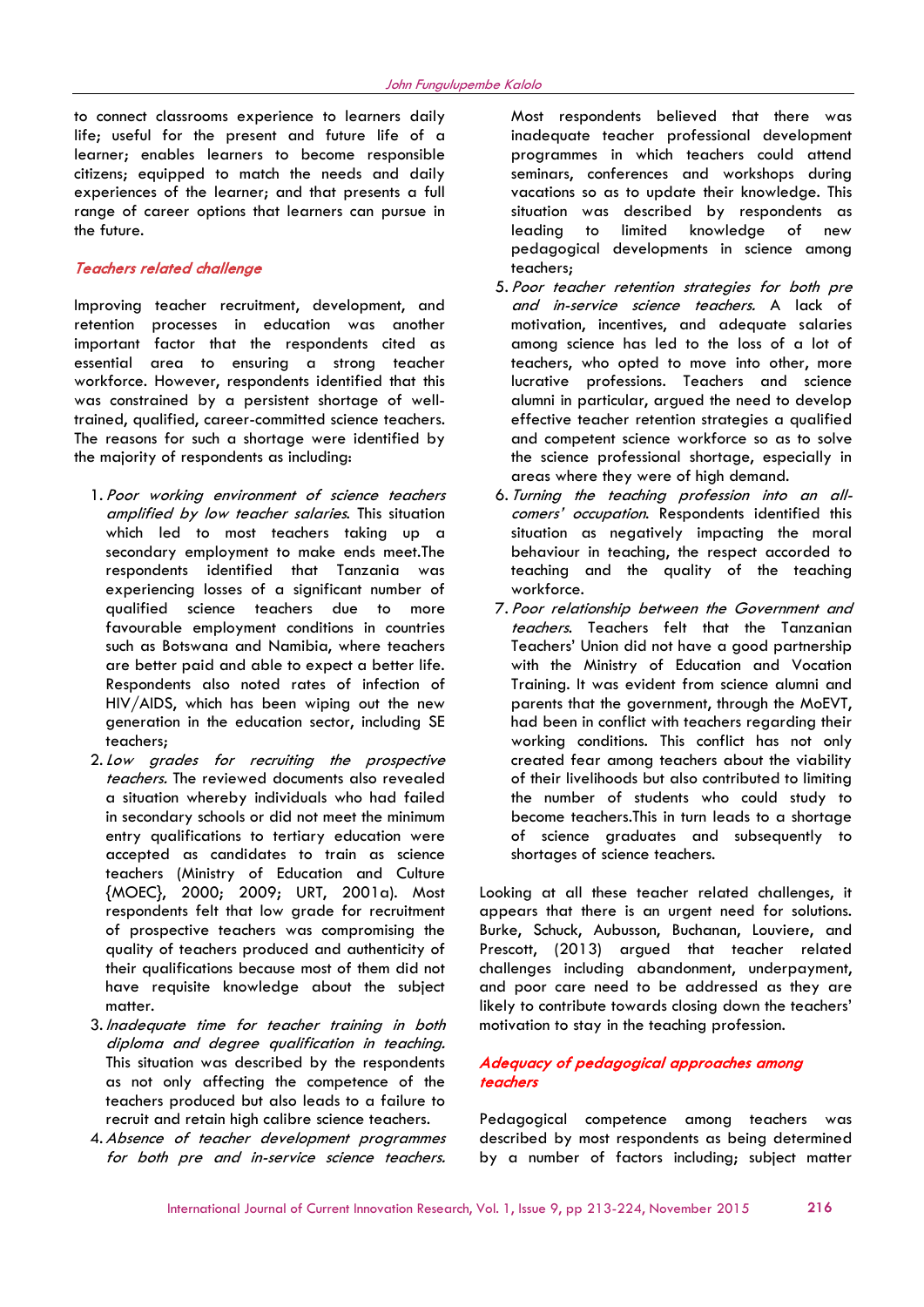knowledge, classroom management techniques, class size, and the culture.A consistent response fromstudents and science alumni was that a limited range of pedagogical strategies were used and that mostly the science pedagogical approaches were teacher-directed. As a result of this, students appeared to assume the role of passive learners with limited power to select and use the effective learning strategies to manage their own learning.The findings also revealed a number of other pedagogical challenges including:

- 1. Limited teaching approaches to encourage problem solving;
- 2. Inadequate instructional time and lack of remedial classes to help students with learning difficulties;
- 3. Failure of teachers to acknowledge students' socio-cultural backgrounds, a condition which had further contributed to student disconnection from science learning.
- 4. Dominance of passive and static methods of teaching whose impact limit the learner, cutting them off from connecting to what they learn with their own experiences, creating an environment where there is little interaction between the teacher, the subject matter, and the students, and forcing teachers to cover an overcrowded science curriculum within a specified timeframe to ensure that students are prepared for the normreferenced assessments.

Despite the developments in global science pedagogy, the practices outlined by the Tanzanian science syllabi indicated the dominance of traditional teacher centred lecture methods, chalk-and-talk, and the giving of instructions for learners to follow. According to Hashweh (2013) traditional methods of teaching usually promote recalling factual information rather than developing skills, transforms teachers to being the main sources of knowledge while students assuming a passive role, reproducing knowledge gained through memorisation.

Such a traditional pedagogical outlook also indicated the dominance of what Freire (2000) called the banking approach to education. The pedagogical inadequacy among teachers presents a need to refocus science teaching and teachers' development practices. It also appears that the quality teacher concepts need to be redefined beyond mere possession of the minimum acceptable teaching qualification. While Okeke (2004) considers a focus on skill and professional development as being important in today's teachers, it is also important to

consider what it takes to produce good, committed, qualified and experienced science teachers. This view is similar to opinions by Hashweh (2013) and Burke, Schuck, Aubusson, Buchanan, Louviere, and Prescott (2013), who argue that good competent teachers would require a huge capital investment in helping teachers reveal and build upon their current cognitive schemas, as well as providing opportunities to construct their own understanding of concepts through events that challenge preconceived ideas and their pedagogical competencies.

# Fluency on the language of instruction (LOI)

The command of English (as a Language of Instruction) for both teachers and studentswas identified by most respondents as an important component of quality SE.Respondents with the notable exception of parents, felt that using the English language as a medium of instruction was another impediment to the provision of quality learning of science in Tanzania. For example, one science alumni noted that "both students and teachers were struggling to make sense of the subject matter because of their poor proficiencies in using English as a language of instruction". Contrary to the comments by most parents who viewed English as an important indicator for quality SE, students complained that using English as a medium of instruction for science contributed to their failure to comprehend what was written or taught and, consequently leaving them with no option besides resorting to memorisation. Similar to later view parents said that "the use of English language as a medium of instruction was not only limiting students' ability to easily understand the science subject matter but also contributed to the alienation of students from their own Tanzanian languages.

The general analysis of the findings about the language of instruction showed that poor understanding of English among teachers and students had resulted in a number of negative impacts in schools. These included:

- 1. Limiting most science classrooms sessions to providing exercises and teachers explaining the fixed body of knowledge to students;
- 2. Insensitivity to a sociolinguistic reality in Tanzania, whereby more than 120 tribal languages are spoken by students as their first languages. Consequently, students are alienated from their own language;
- 3. Banning the use of the Swahili language at all levels of secondary education, a practice which leads to denial of an opportunity for learners to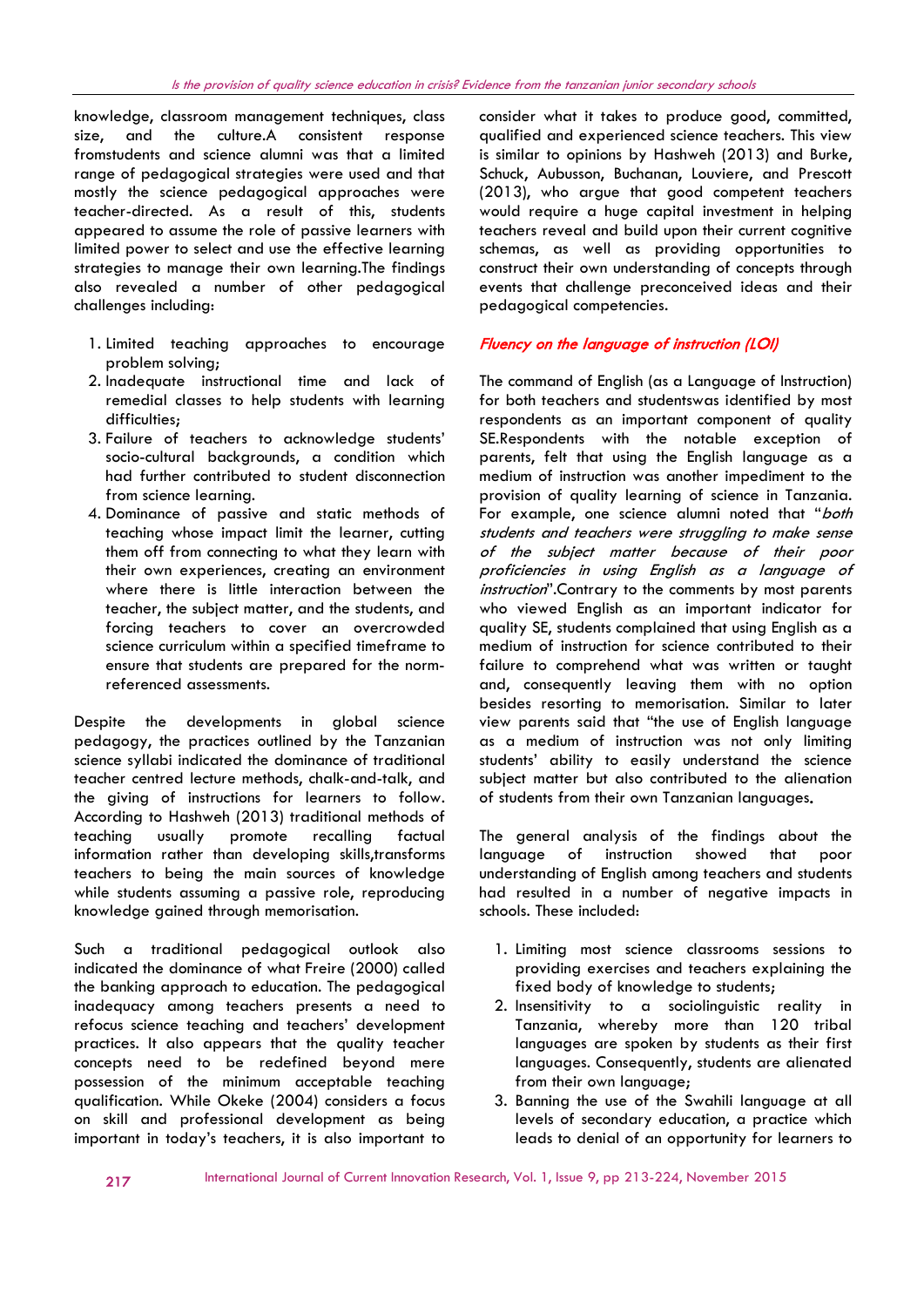competently interact with and benefit from the science content using the language they are conversant with, and failure to support learners in (who are non-English language learners) understanding of what is being taught in the science classrooms.

According to Osaki (2005) the use of English as a language of instruction in SE has for a long time frustrated students in their learning and knowledge acquisition. The findings in this study are also aligned with those of Maddock (1981), Qorro (2006), and Vuzo (2005) who found that the use of English as a language of instruction in the countries whereby English is a second and/or third language,not only frustrates the efforts of educators and researchers to improve the delivery of quality education but also has led to most learners failing to comprehend what is written or taught. According Roy-Campbell and Qorro (1997), the use of a foreign language as the language of instruction (English in this case) sometimes leads to a point where instead of producing critical thinkers, well-prepared learners, and a capable future workforce, it leads to a generation of graduates who have spent countless hours memorising words and phrases which they neither understood nor could apply. As an important factor for provision of quality education, the issue of teachers' and students' fluency and competence in the language of instruction has no alternative- it needs to be readdressed.

#### Relevancy of science content

Most respondents felt that there was a lack of relevance of the science content in Tanzanian JSS textbooks, a situation which was described by science alumni, students, and parents as limiting the quality of learning science and developing interest in the subject. Of concern was the tendency to use books and other learning materials in Tanzanian JSS that were culturally intended for schools in Europe and North America.

The analysis of curriculum materials also revealed that science concepts and natureof content that had to be learned by students were overwhelmingly prescriptive, abstract, and irrelevant to learners' daily lives. Most of the science content was not described by teachers as being tied together strongly by bigger unifying ideas or concepts. This problem was identified as being common across all science subjects' syllabi. The other notable limiting situations about science content in the Tanzanian curriculum materials include:

- 1. Over-emphasis of the theoretical aspects of science with its content being packaged and presented to students in ways that are not underpinned by learning theory and do not take into account the students' ages, interests and abilities.
- 2. The applications of science content were consistently presented as examples and not as the essence of the science learning itself
- 3. Limiting the science learning towards acquisition of science ideas than developing the link of science with the students' everyday situations.
- 4. The use of culturally inappropriate and uncontextualised science textbooks and other learning resources offered by the western publishers which have little consideration of the local science, contextual challenges and needs.

The problems related to the science content not only seem to make science as an alien subject, but also appear to limit learners from connecting science to their daily lives. This situation presents a need for reorganization of science content to make it relevant to learners' daily lives. Hashweh (2013)and Kalolo and Kafanabo (2012) insist that is important to have a relevant science content as a necessary prerequisite for providing a strong base for informed decision making, enhancing interest in science careers, developing science interest and a desire to stay longer in science careers.

### Students learning characteristics

Most respondentsmentioned that students' learning characteristics were one of the important factors in the provision of quality SE. The students' learning characteristics were identified as including: students' willingness to learn, SE background knowledge, proficiency in the instructional language, motivation, family stress, interest in the subjects, perseverance with the challenges specific to science learning, desire to gain new knowledge or achieve new competencies, and the attitudes towards science studies.

The teachers' questionnaire also showed broad agreement that the Tanzanian students' characteristics had a lot to contribute in the failure to provide quality SE. Some of the mentioned negative student characteristics included:

1. Increasing loss of interest towards science studies among learners who are showing an apathetic attitude towards science, with preferences to forgo science after secondary school education for other lucrative subjects, for example, accounting, political science, or law.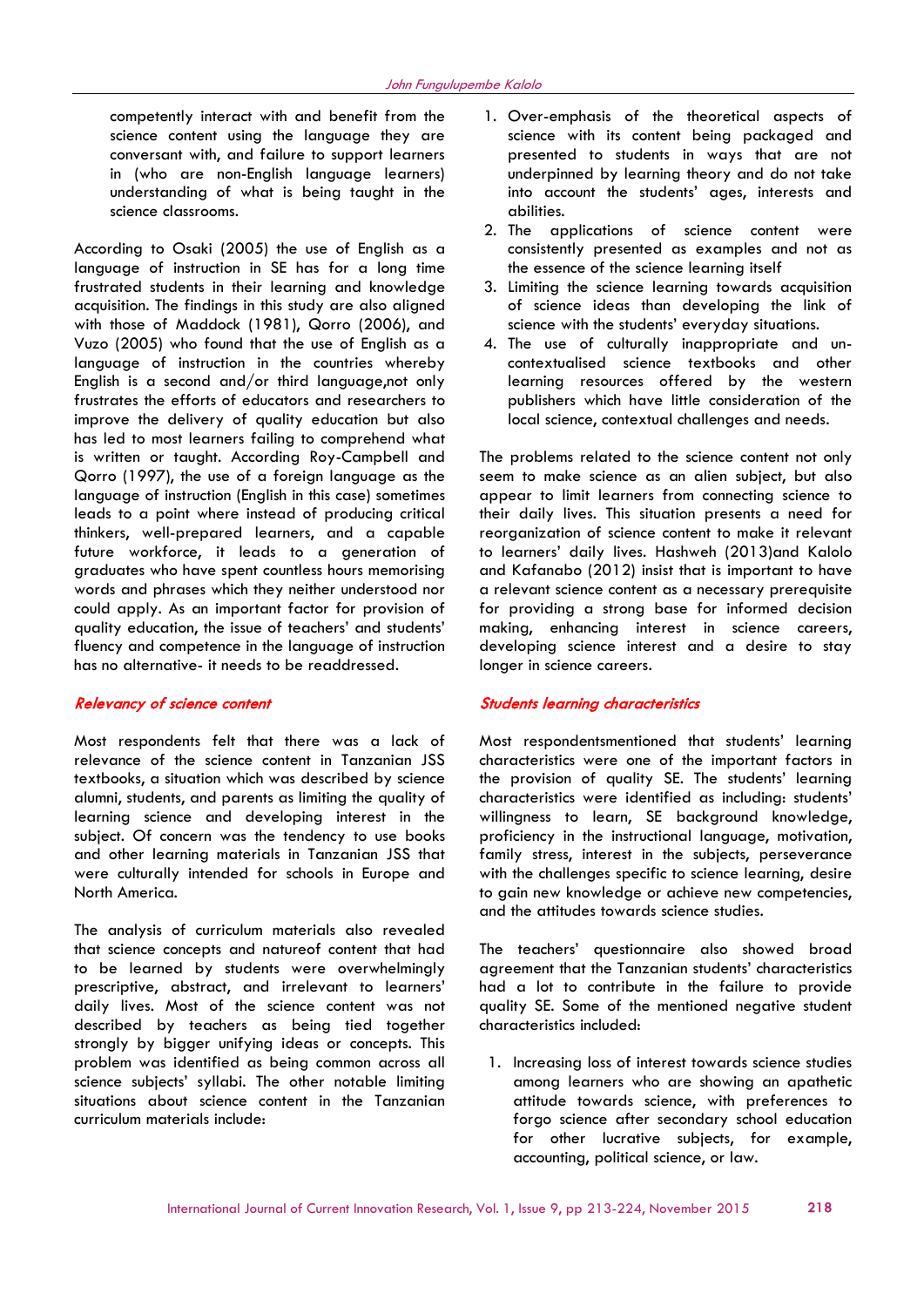- 2. Persistent dependency on teachers rather than developing an independent learning (owning their own learning).
- 3. Lack of self-enthusiasm to learn.

The prevalence of these negative students' characteristics appear to interfere the students' hope to continue with science as their future careers. As such there is a need to address such areas. The studies by Fletcher (2003), Kalolo and Kafanabo (2012), and the OECD-GSF (2006) insist that thestudents' learning characteristics play a significant role in providing quality SE in schools. According to Dawson (2000)the students' characteristics in SE can be maximized if SE experiences are connected to the students' lives, a situation which also is likely to enable them to see the relevance of what they are learning and perceive science as something they encounter in their everyday activities at school or at home. It appears that students' loss of interest and engagement in science requires immediate attention if the science workforce gap in the near future is to be addressed. In sum, for learners to develop interest, willingness,and active engagement in the learning process in science,there is a need for all internal and external students' characteristics to be positively operating.

## Effectiveness of assessment procedures

Most respondents identified that the provision of quality of education was highly dependent on the ability of assessment procedures to measure and guide the school practice towards excellent educational achievements. While considerable initiatives had been undertaken to improve assessment procedures in Tanzanian SE, the respondents felt that there was little effort invested in developing authentic, reliable, valid, fair, dependable, and engaging assessment procedures. Respondents were in agreement that assessment procedureswere still harbouring a number of problems including:

- 1. Disconnectedness of assessment practices from curricula demands, learning needs, and expectations, the situation which appeared to contribute in the failure of the assessment procedure to serve as stepping stones to higher levels of education.
- 2. Emergence of high-stakes assessment needs. This situation presents three major impacts: Reducing examinations to completely paperpencil tests; reducing teachers into administrators of high-stakes testing of pupils'

achievements and gains; reducing schools to education centres which instead of performing the role of being centres for knowledge and skill acquisition, they are behaving as centres that train students to pass examinations;and reducing teacher autonomy over their students' expectations and achievements in learning.

- 3. Emergence of examination guided modes of teaching. This mode of teaching places more weight on teaching knowledge (content, facts, and principles) that is likely to be asked in final exams. As a result, the learning process has been fragmented and reduced into a process of memorising chunks of facts that leads teachers into pedagogies that emphasise rote learning.
- 4. Invalidity of assessment tools, visible in the tendency of national science examinations to measure what students have never learned. This results in a failure to adequately measure a full range of students' competencies, skills, knowledge and attitudes.

The prevalence of these problems appears to contribute in making science studies as undesirable courses of study, a situation which presents a need to address all assessment related problems. This aspiration appears to be important in that, the provision of quality SE in schools cannot produce positive impacts ifSE processes are not effectively evaluated and monitored. According to Fensham and Rennie (2013) and Uwezo (2010), ineffectiveassessment procedures have a majornegative impact on student learning as they are deemed to promote inadequate student learning, a reduced interest in science, and increased dropouts in science options in schools, the production of incompetent graduates, and a general failure to meet the learning desires of most learners.

# Administrative efficiency of education sector

Educational efficiency was identified by most respondents as being an outcome of good and efficient administration within the education sector. Despite such relationship between education and administrative efficiencies most respondents believed that Tanzanian education was being dominated by organised interest groups, such as corrupt education bureaucracies with parents, individual teachers, and students being excluded from most of discussions about their schools' outcomes. The respondents expressed their concern about the limited involvement of education's stakeholders decision-making, and felt that educational decision making was being made by those who masqueraded themselves as advocates for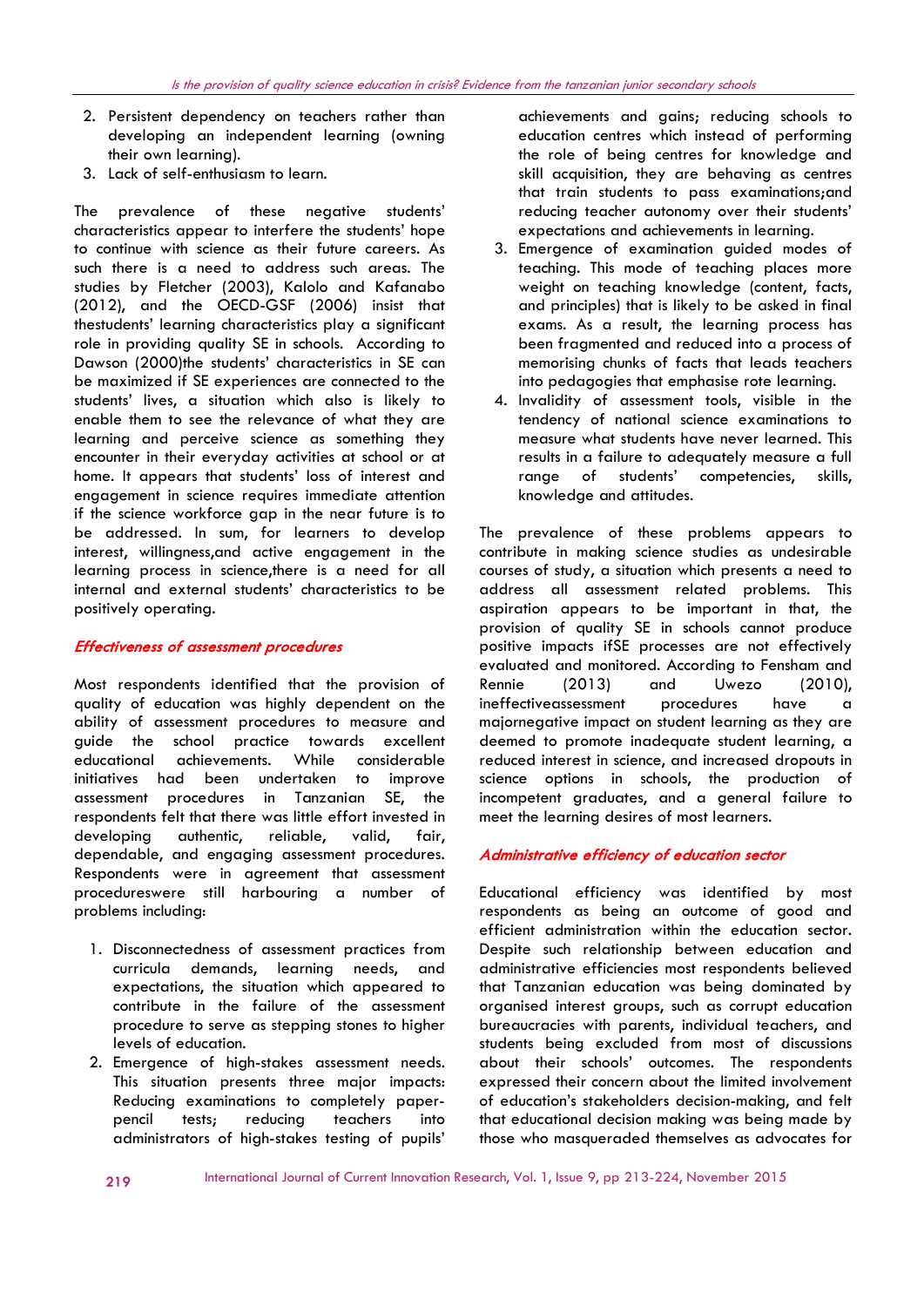the well-being of learners when in fact they are not different from those who put self – interest before quality SE.

The educational administrative reports also revealeda problem of limited distribution of authority within the education policymaking sector, which appeared to be composed of only few ministry officials who were exceptional in that they had a final say in all matters relating to advocating what to teach and learn and how to do it (MoEVT, 2009).

Another noteworthy problem was related to the centralized type educational administration and management. The studies by Komba and Nkumbi (2008), MOEC (2009), and Ngimbudzi (2009) argue that centralized power in education leaves the power in hands of a few individuals, a situation whichis potentially contrary to the ambition of improving the power relations among educational stakeholders, opening access, and thus ensuring quality SE attuned to stakeholder needs. While acknowledging that it is important to have a co-ordinating team for education matters, it is also appears to be essential to have all stakeholders involved in education issues and decisions. Improvements could be made by closely monitoring SE progress, avoidance of interferences by individuals and interests groups, and empowering all key SE stakeholders to have a say on matters related to the education provided.

## Effectiveness of collaborative patterns in education

Most respondents identified that collaborative patterns in education were necessary prerequisites and powerful aspects for resolving quality issues emanating from the day-to-day administration of educational institutions. In the context of this study most respondents felt that schools were hampered by ineffectual educational managers and leaders. In a similar line of view, one teacher said that "schools need educational leaders and managers who have the ability to nurture promising practices in learning, and the ability to live up to the expectations of the stakeholders about quality SE". A common view among most respondents was that schools were staffed withleaders and managers without a vision for improving science learning experiences in their schools. Science alumni and parents felt this was contributing to the slowing down of the efforts to provide quality SE in schools.

Another noteworthy problem was a lack of communication between various groups in education. For example; the disconnectedness between science teachers and teachers of other disciplines within a school, disconnect between the MoEVT departments, and between schools and parents. Most respondents felt that the decision-making was in the hands of a small minority, and that the majority of stakeholders were the silenced group. In their view, it appeared that a top down approach dominated the SE administration, a practice which they attributed to be responsible for a decrease in accountability, ownership and fulfilment of responsibility in education.

With changing needs in Tanzanian education and the increasing number of schools, the respondents have arguably identified the need to have effective educational collaborations for effective, timely and rapid improvements and transformations in SE. Similar to the later view, Marion and Gonzales (2013), Smith and Piele (1989), emphasise the need for effective collaboration to ensure communication among diverse groups, and to encourage broader input, and sharing of power in decision making. In a similar tune Bybee and Fuchs (2006), and Bybee (2010) argue that effective collaborative patterns are essential because they bring educational leaders, managers and other stakeholders together in a forum of openness, communication and increased trust and accountability. This ambition is similar to encouraging a collective initiative with a focus on sense making and sense giving on issues related to education rather than dictating what others should do.

#### Effectiveness of government support

Government support in terms of funding and its willingness to invest in SE was considered by most respondents as beingthe heart for providing quality SE in schools. Despite the obvious necessity for the government to support SE programs in schools, the respondents felt that there was a lack of government commitment, negligence and unwillingness, toward developing quality SE in schools. One head of school said that

the funding for improving SE in schools was inadequate, unreliable, and insufficient and the commitment was mediocre, a situation which appeared to not only create inadequate and weak foundations for the SE system but also limiting the number of wishing to pursue science related subjects as their future careers.

Though the documents reviewed showed that the budget allocated for education sector in Tanzania has almost tripled over the last fourteen years from 15.3% of total budget in 1995/96, to 20% in 2013/14 placing it among the highest budgetary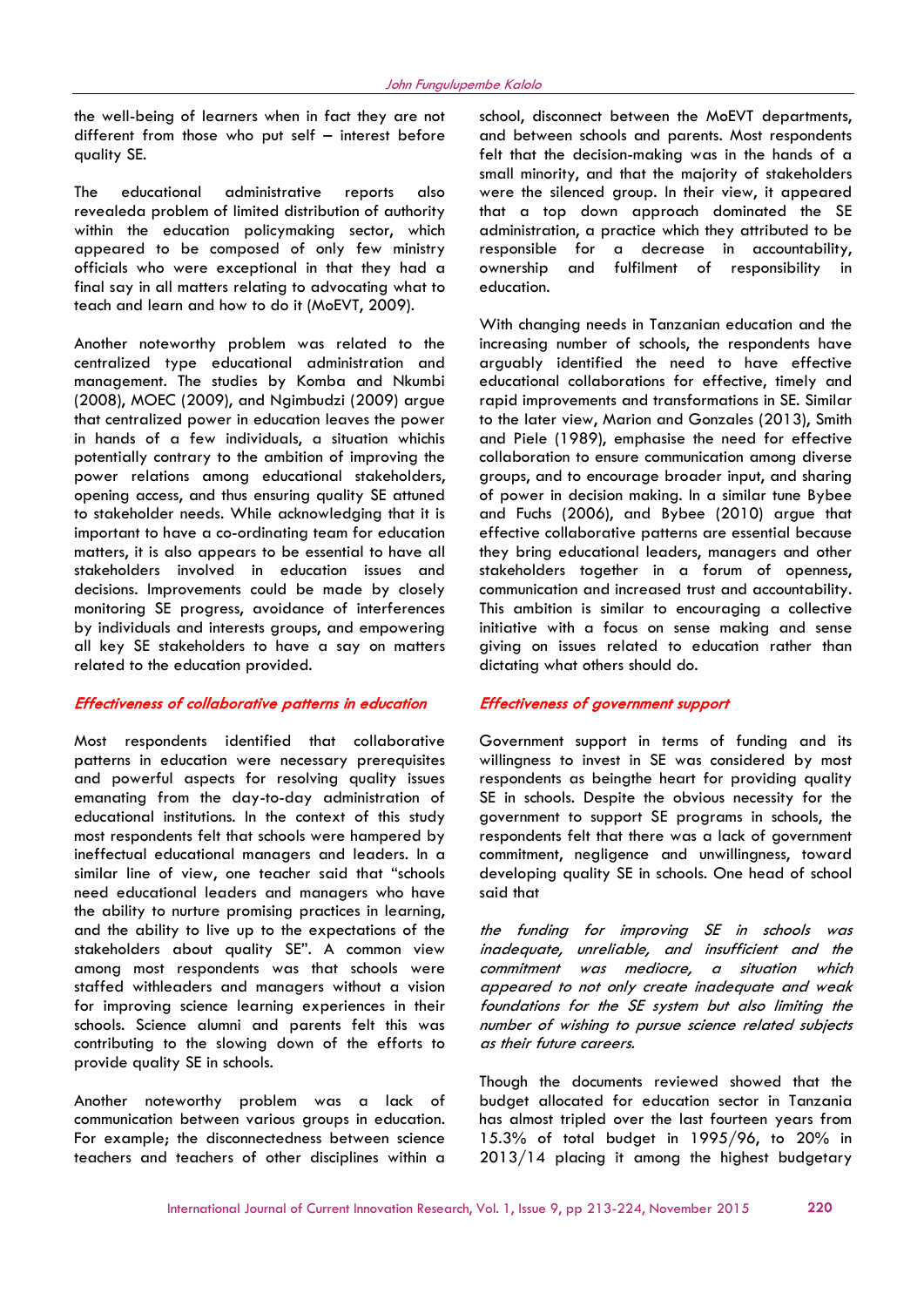allocations in sub-Saharan Africa (URT, 2013b); the heads of schools and science alumni identified that though there has been an increase in budgetary allocation in education, very little has been specifically allocated for the development of SE. For them such an increase has brought no change in the quality of SE in schools apart from increasing enrolments. As such it would have been expected that if schools only needed more money to improve, then with an increase in budgetary spending, students' achievements would have improved and the improvement which has never been realized.

It appears necessary that without stronger management of funds, and concerted efforts for making sure that such funds are effectively utilised and monitored, there is no reason to think that the next increase in budgetary allocation in education will improve the situation in schools. The report by hakielimu (2007) identifies that it is not enough to increase funds for improvement of quality education in schools without making concerted efforts to make sure that such funds are properly monitored and channelled into procuring the desired outcomes of quality education in schools.

Above all the studies by Hamilton, Mahera, Mateng'e and Machumu, (2010) and Hakielimu (2007) insist on the importance for the government to provide adequate support in terms of funding and making sure that there is a stronger management of funds to produce the expected educational outcomes. The failure to adequately fund the SE system seems to have a direct impact on its foundation and the country's vision to train future scientists. Given the need for funding and monitoring the funds to produce the expected educational outcomes; Rajani and Sumra (2003) consider important that though money is important, it is not everything in guaranteeing the provision of functional SE in schools, partly because the notable increasing number of schools and students in Tanzanian secondary schools can inevitably put a greater strain on the funding provided. As such it appears necessary to establish a realistic financial framework that would help in guiding all educational investments to focus only on those inputs that are likely to have a strong positive impact on learning.

# Community support for students' learning

Most respondents identified thatdespite being obvious that improving quality SE in schools is the joint responsibility between the government and the community through effective partnership, there was a lack of involvement of the community in educational

matters. For example one parent mentioned that "most of us parents are not involved in in the schools' programs apart from being notified about our responsibility to pay the school fees for our children".

Science alumni and teachers felt that there was also a problem with home supervision and the lack of parental input in students' learning. In one hand most teachers revealed a practice whereby most parents had abandoned their primary responsibilities of raising their children in the way they would want them to be, by entrusting such vital responsibilities to the school. The parents on the other hand believed that they had to earn and support their families and in so doing the responsibility of their children's education was entirely left in the hands of the schoolsjust because they had paid the school fees.

Most respondents identified that the school-community partnerships and parental involvement in students' education poorly existed in Tanzania JSS. Consequently, it appeared that schools were forced into putting in more efforts to manage the students' behaviour at the expense of quality education. With such poor partnership between schools and the community, the planning and implementation of school SE projects remain to be a major challenge. This view is supported in the studies by UNICEF (2000)and Uwezo, (2010) which argue that parental care for children and home supervision for their learning has become an issue in most homes. As such, Clark (1983) identifies the importance of community- school partnership and parental involvement in children's education because having such relationships in place creates the possibility of enhancing the children's' cognitive development and performance.

# Effectiveness of educational policy

Most of respondents were in agreement on the idea that the effectiveness of educational policies in education requires good alignment with educational targets. It appears necessary that education policies need to be clear and the development processes highly driven by science and technological inventions based on such policies. Despite of such necessity one science alumni said that "the Tanzanian education policy in practice is highly ineffective in a sense that its objectives have not been realized for seventeen years since its inception". Similar to this view, most respondents identified that there was a failure of the policy to support the delivery of quality SE in schools. This failure was attributed as being an outcome of the following factors: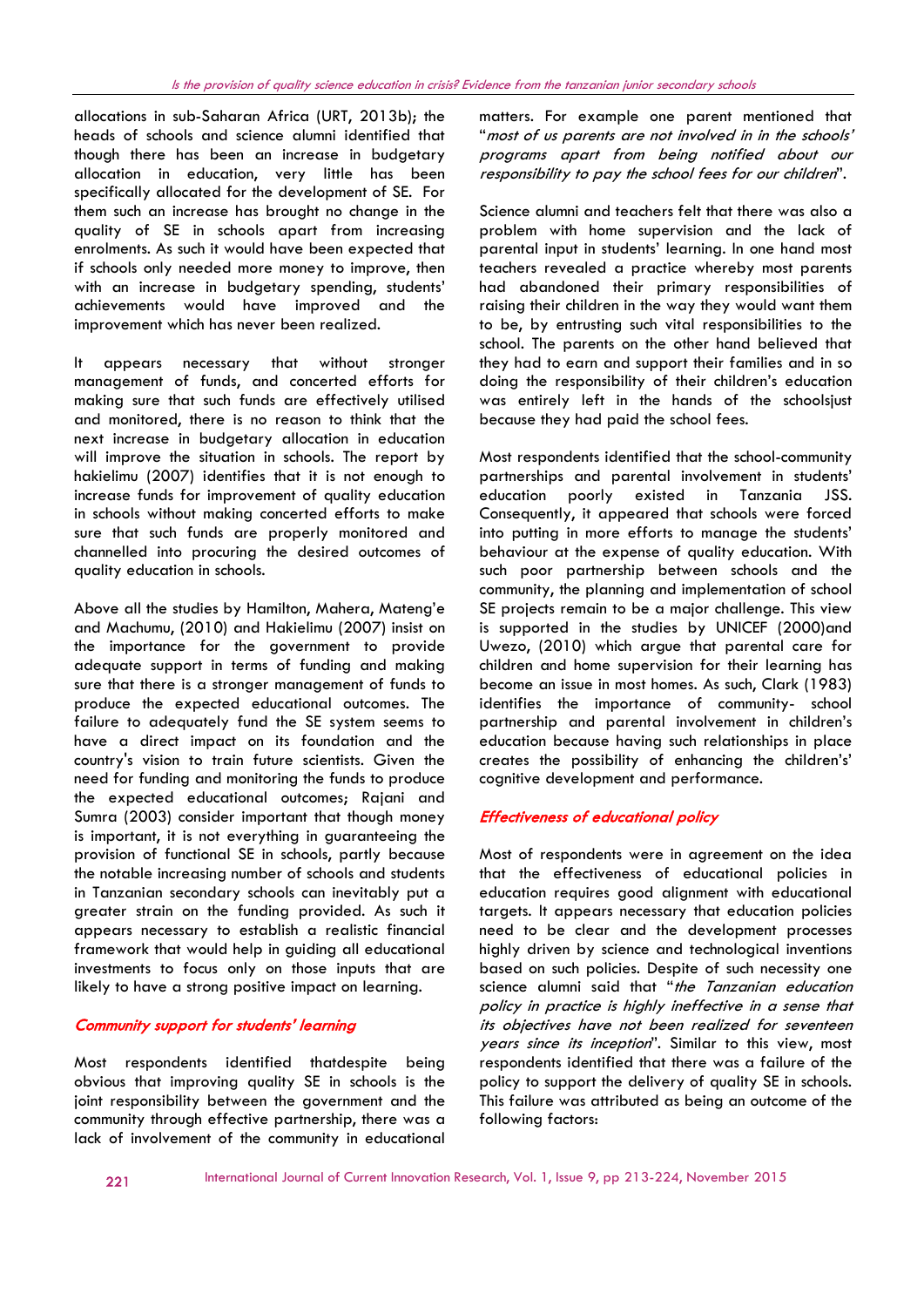- Absence of political will and focused improvement of SE,
- Unrealistic and often confusing goalssurrounded by political motives,
- Fragmentation in implementing policy recommendations, and inadequate funding.
- The celebration of the "Bora Elimu" slogan (Just Education) rather than "Elimu Bora" (Quality Education);
- Too much focus on quantitative rather than qualitative aspects of SE;
- The failure to create an avenue for all key education stakeholders to participate in education matters;
- The visions and focus of SE being not developed from common beliefs and values of the public for the sake of connecting SE to the public daily lives, a situation which creates disharmony of interests with all involved in the process of implementation, and inefficient and ineffective evaluative processes of the policy in practice.

In spite of several national SE programmes, and structural reforms launched at different times, most respondents identified that promised positive impacts had not occurred. This situation showed to have contributed in raising some concerns among respondents who appeared to start questioning the authenticity of the educational policy in practice by searching for reasons why their educational system had not been successful in answering the existing educational challenges.

Similar to the findings the literature identifies that the politicising of educational policy is one of the reason behind the failure of most science education systems including Tanzania, both in realising appropriate educational outcomes, and the failure to successfully translate educational objectives into expected educational outcomes (Fensham, 2008; Weaver, 2011). Either two major policy challenges are identified to be harmful in realizing the desire to provide quality SE in Tanzania. These include the attainability and clarity of policy goals. Fensham (2009), Hamilton, et al (2010) and OECD-GSF report (2006) contend that in realising the desired educational targets, it is important to closely scrutinize the policy statements and declarations to ensure a clear and shared focus where everybody understands the goals to be attained and the roles to play in achieving such visions.

#### **CONCLUSION**

The preceding discussion has shown that in the stakeholders' views, a large number of factors impede the provision of quality SE in Tanzania. At the strategic level, there is the lack of government support in terms of funding and resources, and present SE policies are ineffective. Further, the language of instruction and learning is problematic, and the mandated curriculum is irrelevant and unresponsive to the students learning needs and future aspirations.

At a local level, community support for schooling is less than adequate. At a school level, there are both teacher and teaching issues and student and learning issues. Too fewer science teachers are available for the task required, and those who are teaching are underpaid, often poorly trained, and using ineffective pedagogical approaches. School management and leadership, assessment procedures, and examination focused teaching create their own challenges. Students are struggling with language proficiency, a situation which appears lead towards students being not interested in what current SE offers.

As noted in this study the challenges of providing quality SE in Tanzanian JSS are mainly contextspecific. This situation suggests that the solutions that are likely to help in improving the quality of SE have to come from within the local context. While the need for developing quality SE in schools demands urgent action, the efforts to achieve such an ambition require a rigorously holistic re-orientation; re-polishing, reengineering and rebranding of the SE sector. This initiative would include a reflective way of assessing the reasons for failures to:

- 1. Develop necessary science knowledge and skills among learners for a future career in the field.
- 2. Prepare students either for careers in science or as citizens who can confidently engage with science related issues.

Barriers to quality SE are many. Partnerships among stakeholders need to be strengthened. Resources need to be gathered, and scientists, practitioners, policymakers, decision-makers and all stakeholders need to work collaboratively to find solutions to the challenges presented in this study. Looking together, in the same direction, and pulling together too appears to be the way forward for improving the provision of quality SE in Tanzanian JSS.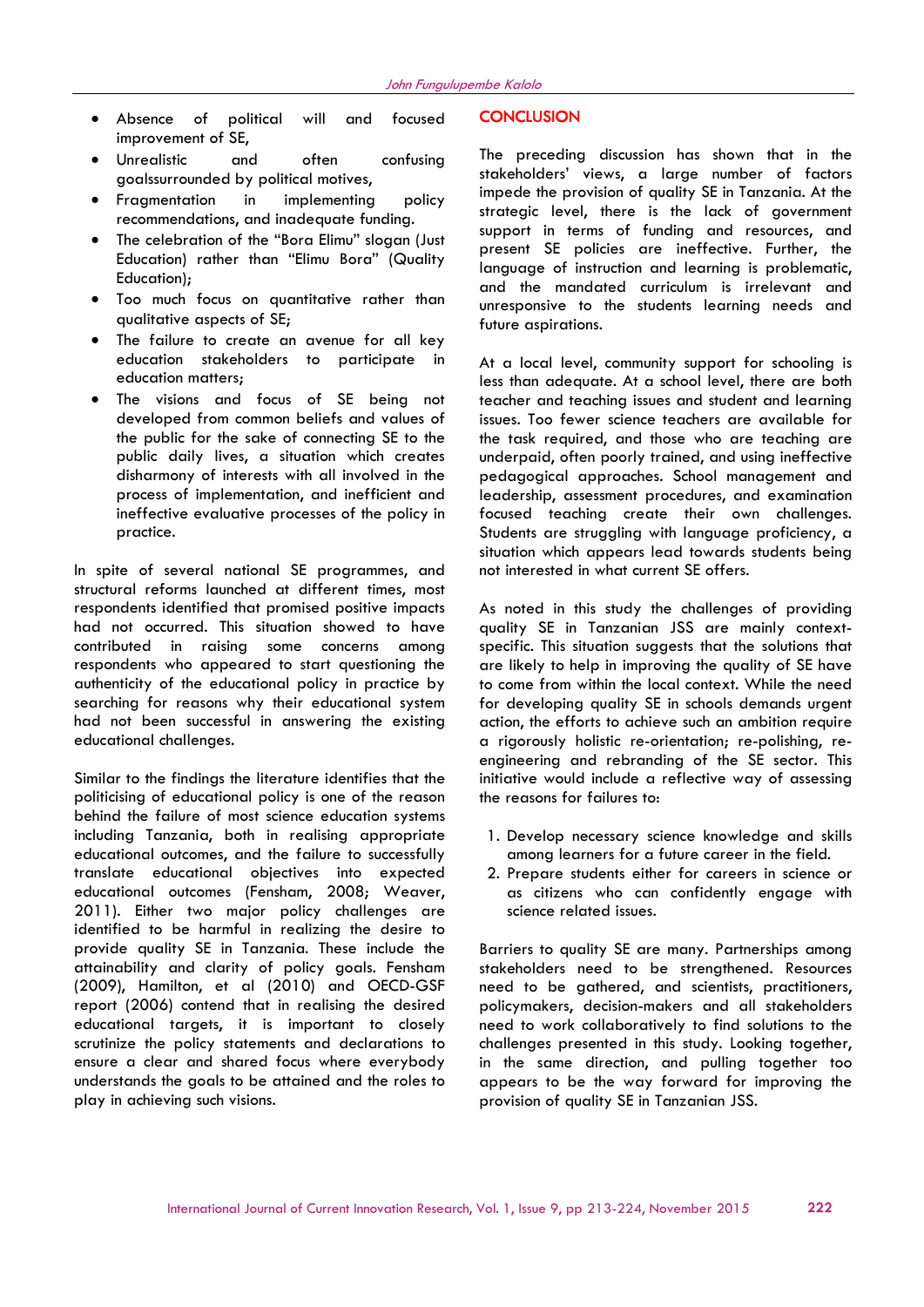#### **References**

- Andres, A., & Mattias, N. (2006). Tanzania education sector policy overview paper. URT: Dar es Salaam.
- Burke, P. F., Schuck, S., Aubusson, P., Buchanan, J., Louviere, J. J., & Prescott, A. (2013). Why do early career teachers choose to remain in the profession? The use of best–worst scaling to quantify key factors. International Journal of Educational Research, 62, 259-268.
- Bybee, R.W., & Fuchs, B. (2006). Preparing the 21st century workforce: A new reform in science and technology education. Journal of Research in Science Teaching, 43 (4) 349-52.
- Bybee, R. (2010). A new challenge for science education leaders: Developing 21st century workforce skills. In Science Education Leadership: Best Practices for a New Century, (ed). J. Rhoton, 33–49.Arlington, VA: NSTA Press.
- Clark, R. M. (1983). Family life and school achievement: why poor black children succeed orfail. Chicago: University of Chicago Press.
- Dawson, C. (2000). Upper primary boys" and girls" interests in science: have they changed since 1980? International Journal of Science Education, 22, 557-570.
- Dillon, J., & Redfors, A. (2014). Introduction of Strand 10: Science curriculum and educational policy. In Constantinou, C.P. Papadouris, N., & Hadjigeorgiou, A. (ed). E-Book Proceedings of the ESERA 2013 Conference: Science Education Research For Evidence-based Teaching and Coherence in Learning. Science Education Research Association. 10,1-6.
- Fensham. P. J., & Rennie, L. (2013). Towards an authentically assessed science curriculum. In Corrigan, Deborah, Gunstone, Richard, & Jones, Alister (Eds.) Valuing Assessment in Science Education: Pedagogy, Curriculum, Policy.Springer Science and Business Media B.V. (p.69-100), London.
- Fensham, P.J. (2008). Science education policy making: Eleven emerging issues. Paris: UNESCO.
- Fensham, P. J. (2009). The link between policy and practice in science education: The role of research. Science Education, 93(6), 1076-1095.
- Fletcher, A. (2003). Meaningful student involvement: Guide to inclusive school change. Olympia, WA: The Freechild Project.
- Freire, P. (2000). Pedagogy of the oppressed. New York: The Continuum International Publishing Group Inc.
- Hakielimu. (2007). Redefine quality education in Tanzania. From input to capabilities. Working

paper, October, 2007. Dar es salaam: Hakielimu.

- Hamilton, M., Mahera, W. C., Mateng'e, M. F. J., & Machumu, M. M. (2010). A needs assessment study of Tanzania science education. The Economic and Social Research Foundation (ESRF). URT:Dar es Salaam.
- Hashweh, M. (2013). Pedagogical Content Knowledge: Twenty-Five Years Later. Advances in Research on Teaching, 19, 115-140.
- Hodson, D. (2011). Looking to the future: Building a curriculum for social activism. Rotterdam, the Netherlands: Sense Publishers.
- Holt, M. (2000).Introduction: The concept of quality in education, in improving quality in education, C. Hoy, C. Bayne-Jardine, and M. Wood, Editors. Falmer: London.
- Kalolo, J.F., & Kafanabo, E. (2012). Students' science knowledge as a constraint in developing interest in science studies among secondary school learners in Tanzania. Journal of Education, Humanities and Sciences(JEHS). 1 (2).Tanzania. Des salaam University College of Education.
- Komba, W., & Nkumbi, E. (2008). Teacher Professional Development in Tanzania: Perceptions and Practices. Journal of International Cooperation in Education, 11 (3), 67-83.
- Kubow, P. K., & Paul R. F. (2003). Comparative education: exploring issues in international context. Upper Saddle River NJ: Merrill Prentice Hall.
- Maddock, M.N. (1981). Science education: An anthropological viewpoint. Studies in Science Education, 8, 1-26.
- Marion, R., & Gonzales, L. D. (2013). Leadership in education: Organizational theory for the practitioner. Long Grove, IL: Waveland Press.
- Ministry of Education and Culture (MoEVT) (2008). The development of education:
- National report of the United Republic of Tanzania. <sup>A</sup> Paper Presented at the 48th Session of International Conference on Education in Geneva. URT: MoEVT.
- MoEVT. (2009). Sera ya Elimu na Mafunzo 2009, Rasimu ya I. Toleo Jipya. URT: Dar es Salaam.
- Ministry of Education and Culture (MOEC). (2000). Teacher education master plan. URT: Dar es salaam.
- MOEC. (2009). A draft bill for providing registration, teaching profession, and establishment of teachers`professional board. Dar es Salaam. MoEVT.
- Ngimbudzi, F. W. (2009). Job satisfaction amona secondary school teachers in Tanzania.

223 International Journal of Current Innovation Research, Vol. 1, Issue 9, pp 213-224, November 2015